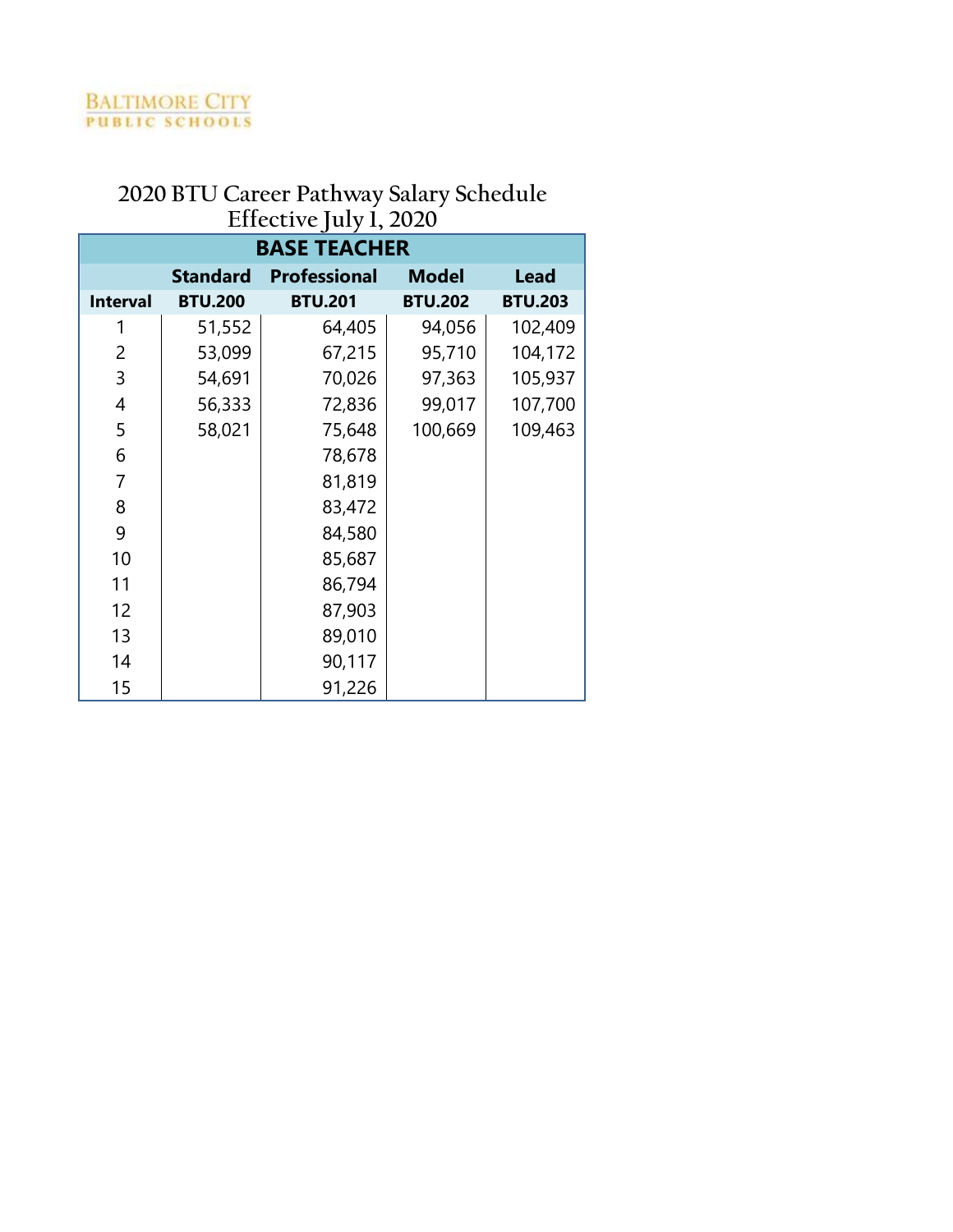| <b>SUPPORT TEACHER</b> |                 |                                                                                |                |         |  |
|------------------------|-----------------|--------------------------------------------------------------------------------|----------------|---------|--|
|                        | <b>Standard</b> | <b>Professional</b>                                                            | <b>Model</b>   | $\star$ |  |
| <b>Interval</b>        | <b>BTU.210</b>  | <b>BTU.211</b>                                                                 | <b>BTU.212</b> |         |  |
| 1                      | 53,940          | 67,386                                                                         | 98,410         |         |  |
| 2                      | 55,556          | 70,326                                                                         | 100,140        |         |  |
| 3                      | 57,223          | 73,267                                                                         | 101,870        |         |  |
| 4                      | 58,910          | 76,207                                                                         | 103,600        |         |  |
| 5                      | 60,707          | 79,149                                                                         | 105,330        |         |  |
| 6                      |                 | 82,321                                                                         |                |         |  |
| 7                      |                 | 85,607                                                                         |                |         |  |
| 8                      |                 | 87,335                                                                         |                |         |  |
| 9                      |                 | 88,495                                                                         |                |         |  |
| 10                     |                 | 89,654                                                                         |                |         |  |
| 11                     |                 | 90,812                                                                         |                |         |  |
| 12                     |                 | 91,972                                                                         |                |         |  |
| 13                     |                 | 93,132                                                                         |                |         |  |
| 14                     |                 | 94,289                                                                         |                |         |  |
| 15                     |                 | 95,449                                                                         |                |         |  |
|                        |                 | *If hired for a Lead Teacher position, a teacher moves to the Lead Pathway of  |                |         |  |
|                        |                 | the Base Teacher salary schedule and the interval with the next highest salary |                |         |  |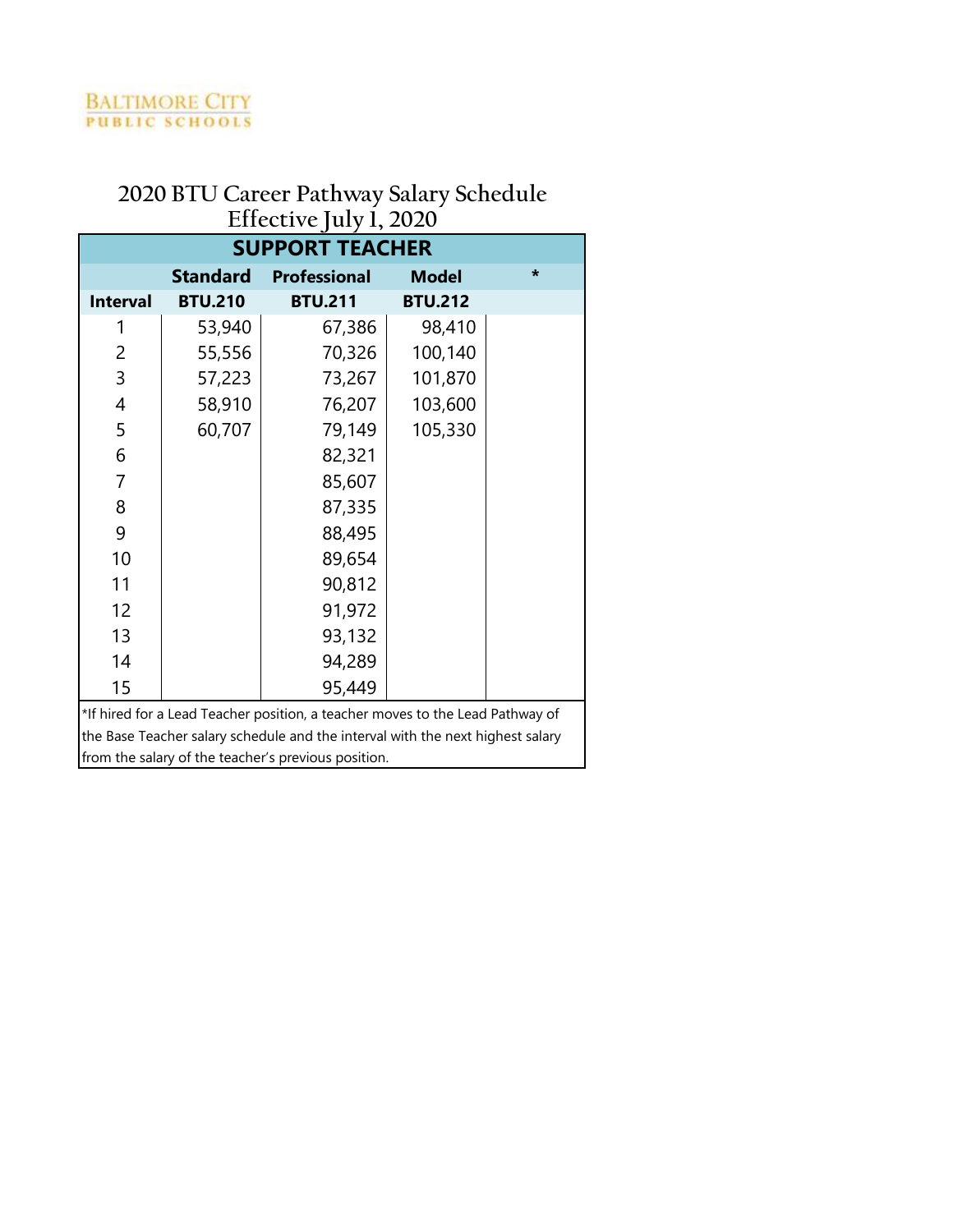| <b>CLINICIAN</b>                                                               |                 |                                                                               |                |        |  |  |  |
|--------------------------------------------------------------------------------|-----------------|-------------------------------------------------------------------------------|----------------|--------|--|--|--|
|                                                                                | <b>Standard</b> | <b>Professional</b>                                                           | <b>Model</b>   | $\ast$ |  |  |  |
| <b>Interval</b>                                                                | <b>BTU.220</b>  | <b>BTU.221</b>                                                                | <b>BTU.222</b> |        |  |  |  |
| 1                                                                              | 53,917          | 66,770                                                                        | 96,420         |        |  |  |  |
| 2                                                                              | 55,463          | 69,579                                                                        | 98,073         |        |  |  |  |
| 3                                                                              | 57,056          | 72,390                                                                        | 99,727         |        |  |  |  |
| 4                                                                              | 58,697          | 75,200                                                                        | 101,380        |        |  |  |  |
| 5                                                                              | 60,386          | 78,012                                                                        | 103,033        |        |  |  |  |
| 6                                                                              |                 | 81,043                                                                        |                |        |  |  |  |
| 7                                                                              |                 | 84,183                                                                        |                |        |  |  |  |
| 8                                                                              |                 | 85,836                                                                        |                |        |  |  |  |
| 9                                                                              |                 | 86,944                                                                        |                |        |  |  |  |
| 10                                                                             |                 | 88,052                                                                        |                |        |  |  |  |
| 11                                                                             |                 | 89,158                                                                        |                |        |  |  |  |
| 12                                                                             |                 | 90,267                                                                        |                |        |  |  |  |
| 13                                                                             |                 | 91,375                                                                        |                |        |  |  |  |
| 14                                                                             |                 | 92,482                                                                        |                |        |  |  |  |
| 15                                                                             |                 | 93,589                                                                        |                |        |  |  |  |
|                                                                                |                 | *If hired for a Lead Teacher position, a teacher moves to the Lead Pathway of |                |        |  |  |  |
| the Base Teacher salary schedule and the interval with the next highest salary |                 |                                                                               |                |        |  |  |  |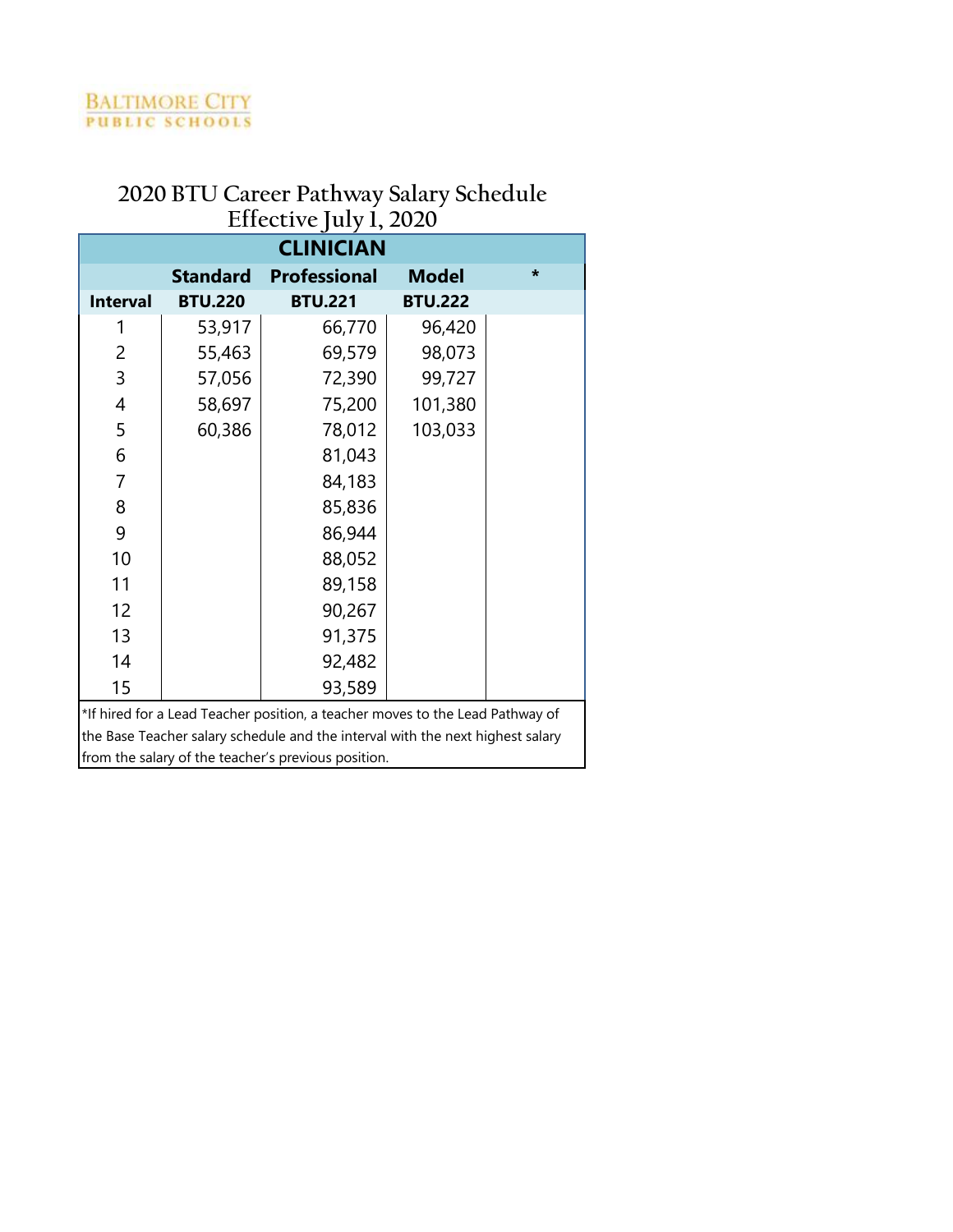| <b>DEPARTMENT HEAD IV</b> |                 |                                                                                |                |         |  |  |
|---------------------------|-----------------|--------------------------------------------------------------------------------|----------------|---------|--|--|
|                           | <b>Standard</b> | <b>Professional</b>                                                            | <b>Model</b>   | $\star$ |  |  |
| <b>Interval</b>           | <b>BTU.230</b>  | <b>BTU.231</b>                                                                 | <b>BTU.232</b> |         |  |  |
| 1                         | 55,569          | 68,422                                                                         | 98,072         |         |  |  |
| 2                         | 57,115          | 71,231                                                                         | 99,726         |         |  |  |
| 3                         | 58,708          | 74,042                                                                         | 101,379        |         |  |  |
| 4                         | 60,349          | 76,852                                                                         | 103,033        |         |  |  |
| 5                         | 62,038          | 79,664                                                                         | 104,685        |         |  |  |
| 6                         |                 | 82,695                                                                         |                |         |  |  |
| $\overline{7}$            |                 | 85,835                                                                         |                |         |  |  |
| 8                         |                 | 87,489                                                                         |                |         |  |  |
| 9                         |                 | 88,596                                                                         |                |         |  |  |
| 10                        |                 | 89,704                                                                         |                |         |  |  |
| 11                        |                 | 90,811                                                                         |                |         |  |  |
| 12                        |                 | 91,920                                                                         |                |         |  |  |
| 13                        |                 | 93,027                                                                         |                |         |  |  |
| 14                        |                 | 94,134                                                                         |                |         |  |  |
| 15                        |                 | 95,243                                                                         |                |         |  |  |
|                           |                 | *If hired for a Lead Teacher position, a teacher moves to the Lead Pathway of  |                |         |  |  |
|                           |                 | the Base Teacher salary schedule and the interval with the next highest salary |                |         |  |  |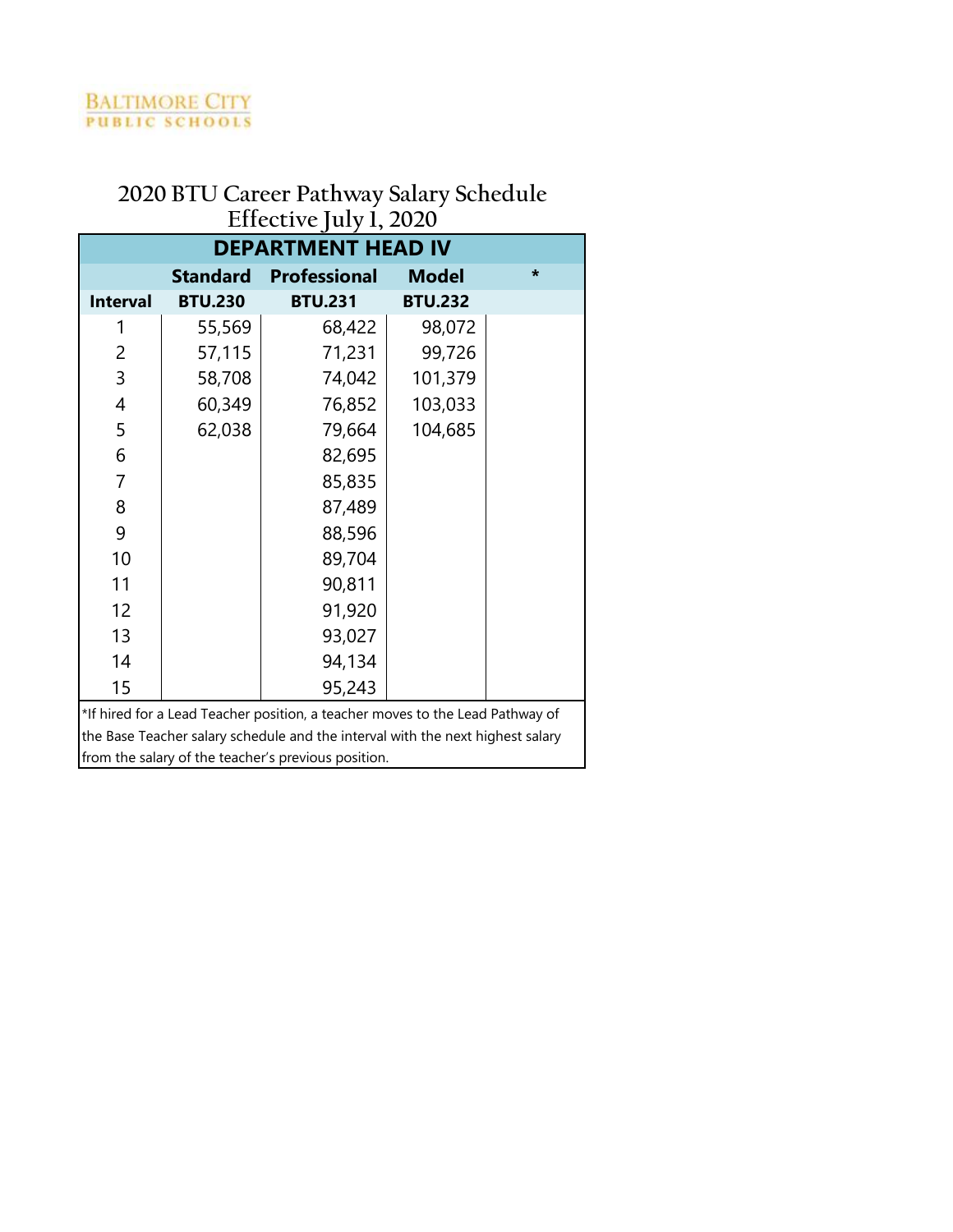| 201000100                  |                 |                                                                                |                |         |  |  |  |
|----------------------------|-----------------|--------------------------------------------------------------------------------|----------------|---------|--|--|--|
| <b>DEPARTMENT HEAD III</b> |                 |                                                                                |                |         |  |  |  |
|                            | <b>Standard</b> | <b>Professional</b>                                                            | <b>Model</b>   | $\star$ |  |  |  |
| <b>Interval</b>            | <b>BTU.240</b>  | <b>BTU.241</b>                                                                 | <b>BTU.242</b> |         |  |  |  |
| 1                          | 55,839          | 68,692                                                                         | 98,342         |         |  |  |  |
| 2                          | 57,385          | 71,501                                                                         | 99,996         |         |  |  |  |
| 3                          | 58,978          | 74,312                                                                         | 101,649        |         |  |  |  |
| 4                          | 60,619          | 77,122                                                                         | 103,303        |         |  |  |  |
| 5                          | 62,308          | 79,934                                                                         | 104,955        |         |  |  |  |
| 6                          |                 | 82,965                                                                         |                |         |  |  |  |
| $\overline{7}$             |                 | 86,105                                                                         |                |         |  |  |  |
| 8                          |                 | 87,759                                                                         |                |         |  |  |  |
| 9                          |                 | 88,866                                                                         |                |         |  |  |  |
| 10                         |                 | 89,974                                                                         |                |         |  |  |  |
| 11                         |                 | 91,081                                                                         |                |         |  |  |  |
| 12                         |                 | 92,190                                                                         |                |         |  |  |  |
| 13                         |                 | 93,297                                                                         |                |         |  |  |  |
| 14                         |                 | 94,404                                                                         |                |         |  |  |  |
| 15                         |                 | 95,513                                                                         |                |         |  |  |  |
|                            |                 | *If hired for a Lead Teacher position, a teacher moves to the Lead Pathway of  |                |         |  |  |  |
|                            |                 | the Base Teacher salary schedule and the interval with the next highest salary |                |         |  |  |  |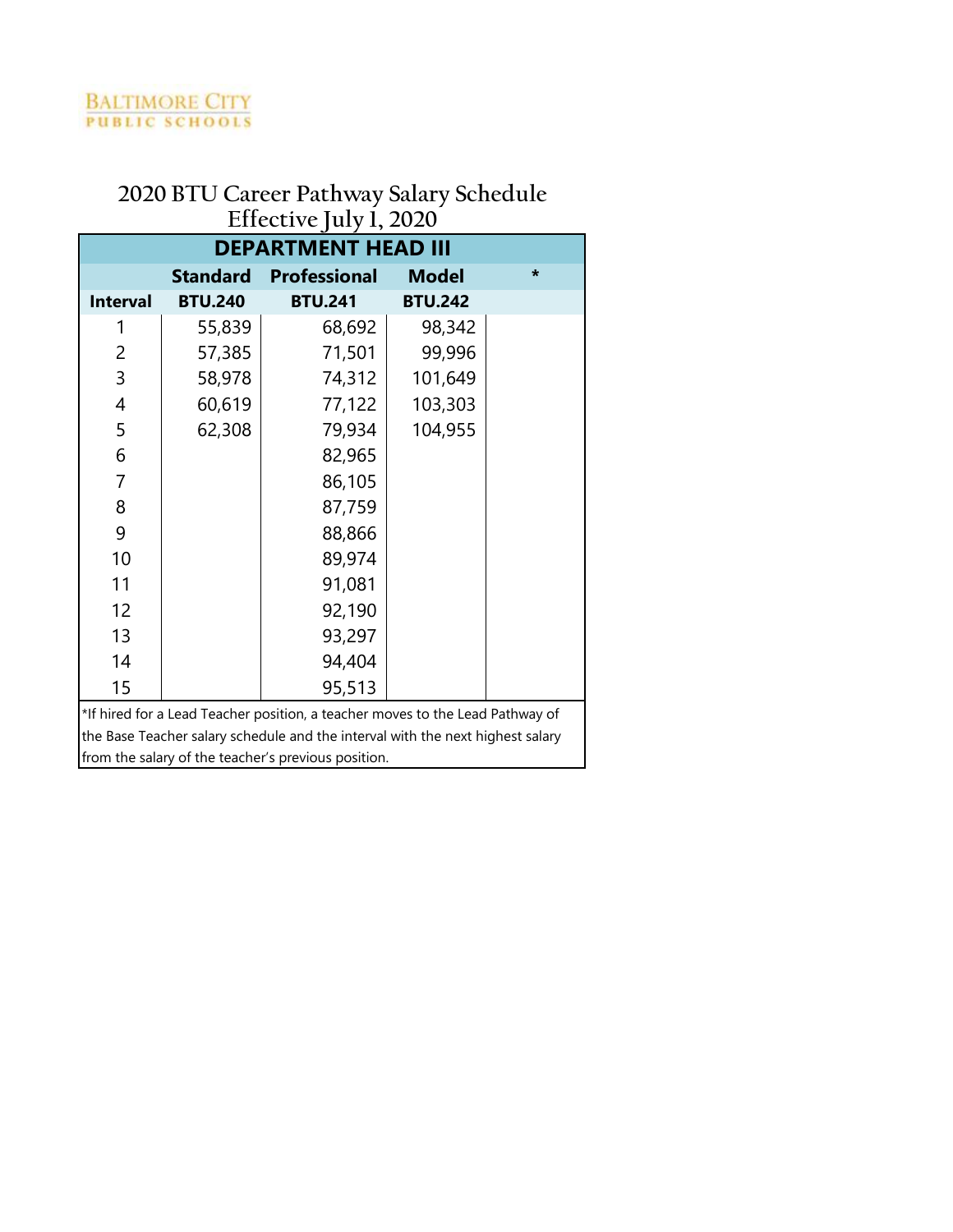|                 | <b>DEPARTMENT HEAD II</b> |                                                                                |                |        |  |  |  |
|-----------------|---------------------------|--------------------------------------------------------------------------------|----------------|--------|--|--|--|
|                 | <b>Standard</b>           | <b>Professional</b>                                                            | <b>Model</b>   | $\ast$ |  |  |  |
| <b>Interval</b> | <b>BTU.250</b>            | <b>BTU.251</b>                                                                 | <b>BTU.252</b> |        |  |  |  |
| 1               | 56,195                    | 69,047                                                                         | 98,698         |        |  |  |  |
| 2               | 57,741                    | 71,858                                                                         | 100,352        |        |  |  |  |
| 3               | 59,334                    | 74,667                                                                         | 102,005        |        |  |  |  |
| 4               | 60,975                    | 77,478                                                                         | 103,658        |        |  |  |  |
| 5               | 62,664                    | 80,290                                                                         | 105,310        |        |  |  |  |
| 6               |                           | 83,320                                                                         |                |        |  |  |  |
| 7               |                           | 86,461                                                                         |                |        |  |  |  |
| 8               |                           | 88,115                                                                         |                |        |  |  |  |
| 9               |                           | 89,222                                                                         |                |        |  |  |  |
| 10              |                           | 90,329                                                                         |                |        |  |  |  |
| 11              |                           | 91,437                                                                         |                |        |  |  |  |
| 12              |                           | 92,546                                                                         |                |        |  |  |  |
| 13              |                           | 93,652                                                                         |                |        |  |  |  |
| 14              |                           | 94,760                                                                         |                |        |  |  |  |
| 15              |                           | 95,869                                                                         |                |        |  |  |  |
|                 |                           | *If hired for a Lead Teacher position, a teacher moves to the Lead Pathway of  |                |        |  |  |  |
|                 |                           | the Base Teacher salary schedule and the interval with the next highest salary |                |        |  |  |  |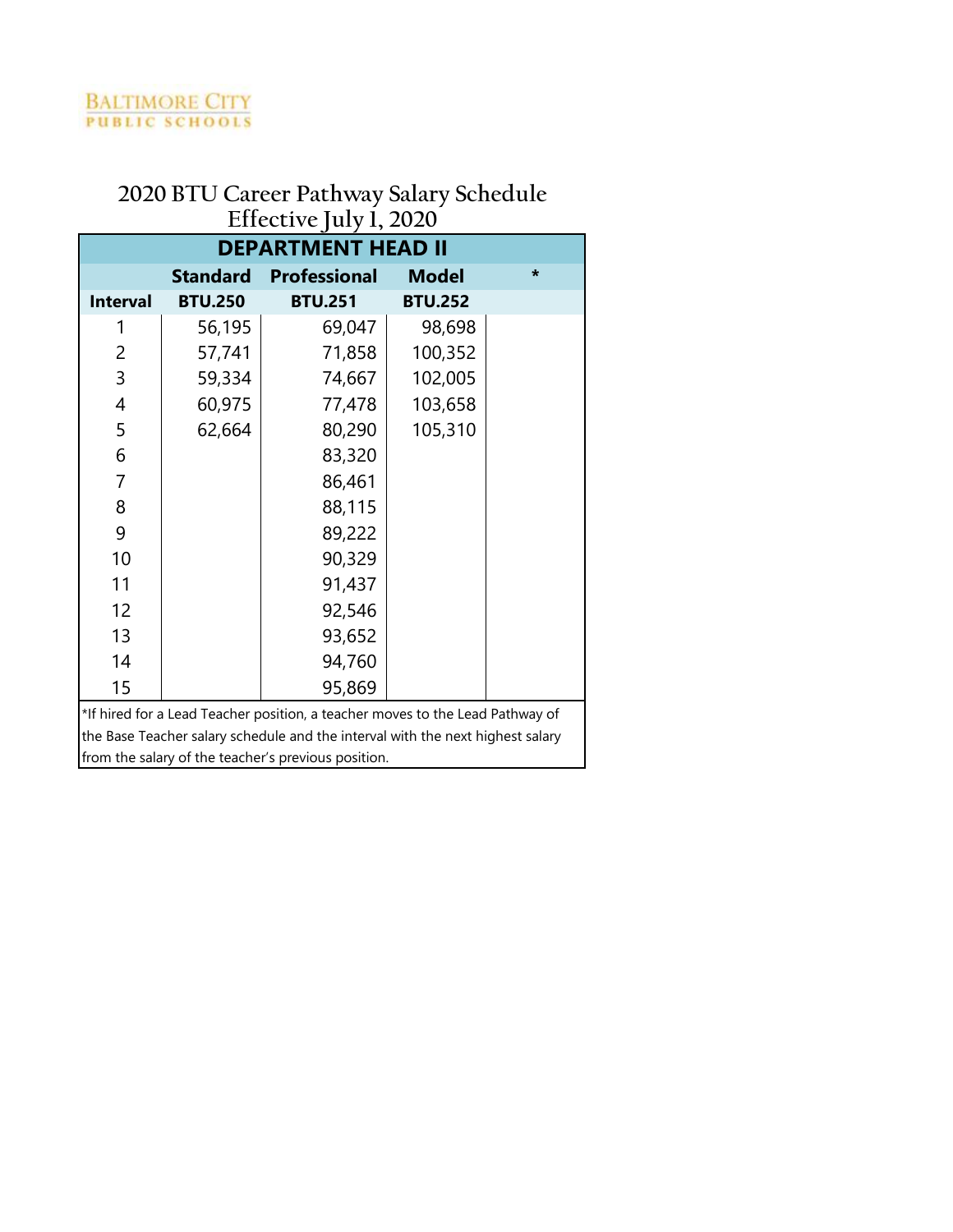| <b>DEPARTMENT HEAD I</b> |                 |                                                                                |                |         |  |  |  |
|--------------------------|-----------------|--------------------------------------------------------------------------------|----------------|---------|--|--|--|
|                          | <b>Standard</b> | <b>Professional</b>                                                            | <b>Model</b>   | $\star$ |  |  |  |
| <b>Interval</b>          | <b>BTU.260</b>  | <b>BTU.261</b>                                                                 | <b>BTU.262</b> |         |  |  |  |
| 1                        | 56,550          | 69,402                                                                         | 99,052         |         |  |  |  |
| 2                        | 58,096          | 72,213                                                                         | 100,706        |         |  |  |  |
| 3                        | 59,688          | 75,023                                                                         | 102,359        |         |  |  |  |
| 4                        | 61,330          | 77,833                                                                         | 104,014        |         |  |  |  |
| 5                        | 63,019          | 80,644                                                                         | 105,666        |         |  |  |  |
| 6                        |                 | 83,675                                                                         |                |         |  |  |  |
| 7                        |                 | 86,816                                                                         |                |         |  |  |  |
| 8                        |                 | 88,469                                                                         |                |         |  |  |  |
| 9                        |                 | 89,576                                                                         |                |         |  |  |  |
| 10                       |                 | 90,684                                                                         |                |         |  |  |  |
| 11                       |                 | 91,792                                                                         |                |         |  |  |  |
| 12                       |                 | 92,900                                                                         |                |         |  |  |  |
| 13                       |                 | 94,007                                                                         |                |         |  |  |  |
| 14                       |                 | 95,115                                                                         |                |         |  |  |  |
| 15                       |                 | 96,223                                                                         |                |         |  |  |  |
|                          |                 | *If hired for a Lead Teacher position, a teacher moves to the Lead Pathway of  |                |         |  |  |  |
|                          |                 | the Base Teacher salary schedule and the interval with the next highest salary |                |         |  |  |  |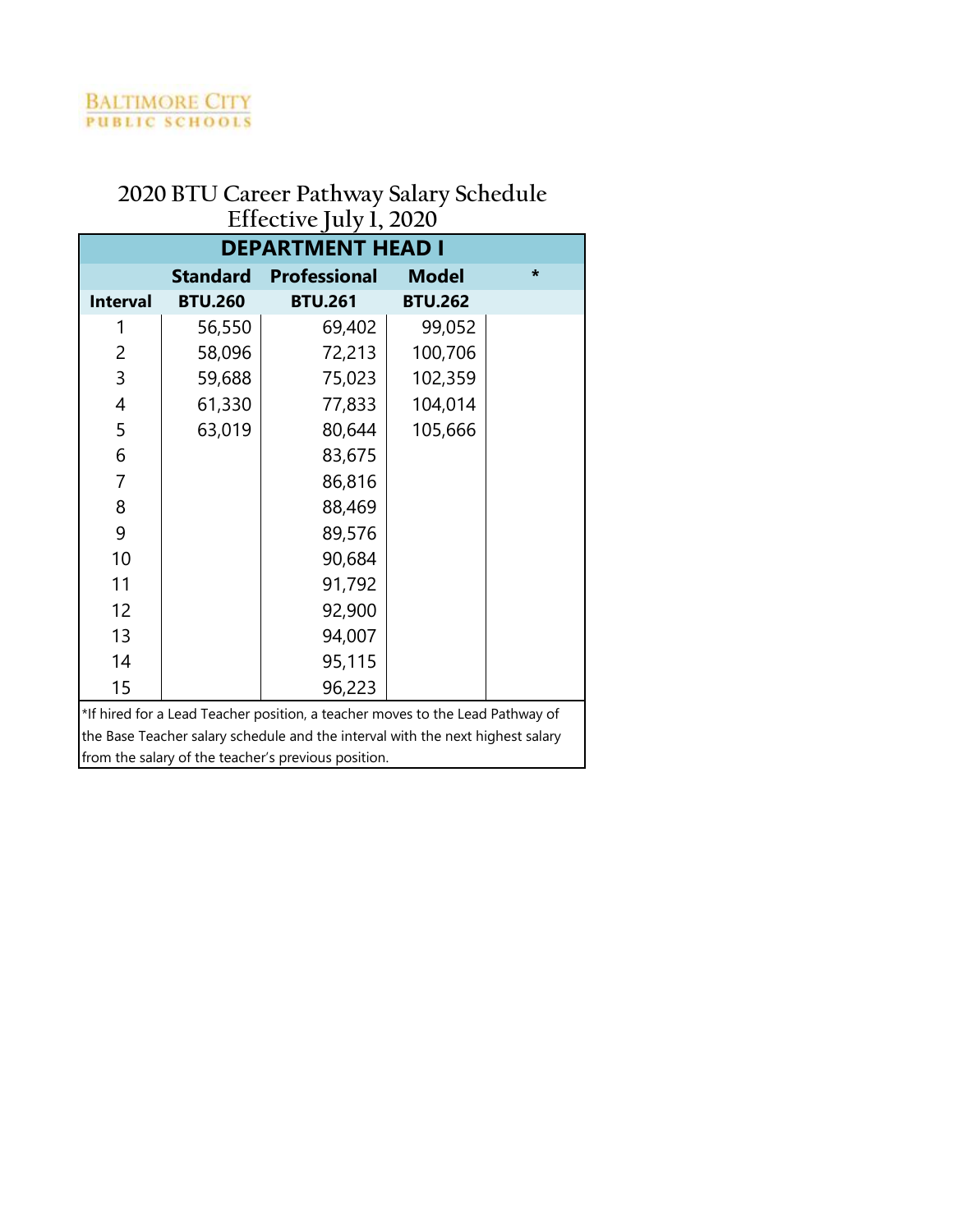|                                | $\text{Lipc}$   |                                                                                |                |        |  |  |  |
|--------------------------------|-----------------|--------------------------------------------------------------------------------|----------------|--------|--|--|--|
| <b>CALENDAR YEAR ASSOCIATE</b> |                 |                                                                                |                |        |  |  |  |
|                                | <b>Standard</b> | <b>Professional</b>                                                            | <b>Model</b>   | $\ast$ |  |  |  |
| <b>Interval</b>                | <b>BTU.270</b>  | <b>BTU.271</b>                                                                 | <b>BTU.272</b> |        |  |  |  |
| 1                              | 59,310          | 74,095                                                                         | 108,207        |        |  |  |  |
| 2                              | 61,089          | 77,328                                                                         | 110,110        |        |  |  |  |
| 3                              | 62,920          | 80,562                                                                         | 112,013        |        |  |  |  |
| 4                              | 64,809          | 83,795                                                                         | 113,914        |        |  |  |  |
| 5                              | 66,752          | 87,030                                                                         | 115,816        |        |  |  |  |
| 6                              |                 | 90,517                                                                         |                |        |  |  |  |
| $\overline{7}$                 |                 | 94,128                                                                         |                |        |  |  |  |
| 8                              |                 | 96,032                                                                         |                |        |  |  |  |
| 9                              |                 | 97,306                                                                         |                |        |  |  |  |
| 10                             |                 | 98,580                                                                         |                |        |  |  |  |
| 11                             |                 | 99,853                                                                         |                |        |  |  |  |
| 12                             |                 | 101,129                                                                        |                |        |  |  |  |
| 13                             |                 | 102,403                                                                        |                |        |  |  |  |
| 14                             |                 | 103,677                                                                        |                |        |  |  |  |
| 15                             |                 | 104,951                                                                        |                |        |  |  |  |
|                                |                 | *If hired for a Lead Teacher position, a teacher moves to the Lead Pathway of  |                |        |  |  |  |
|                                |                 | the Base Teacher salary schedule and the interval with the next highest salary |                |        |  |  |  |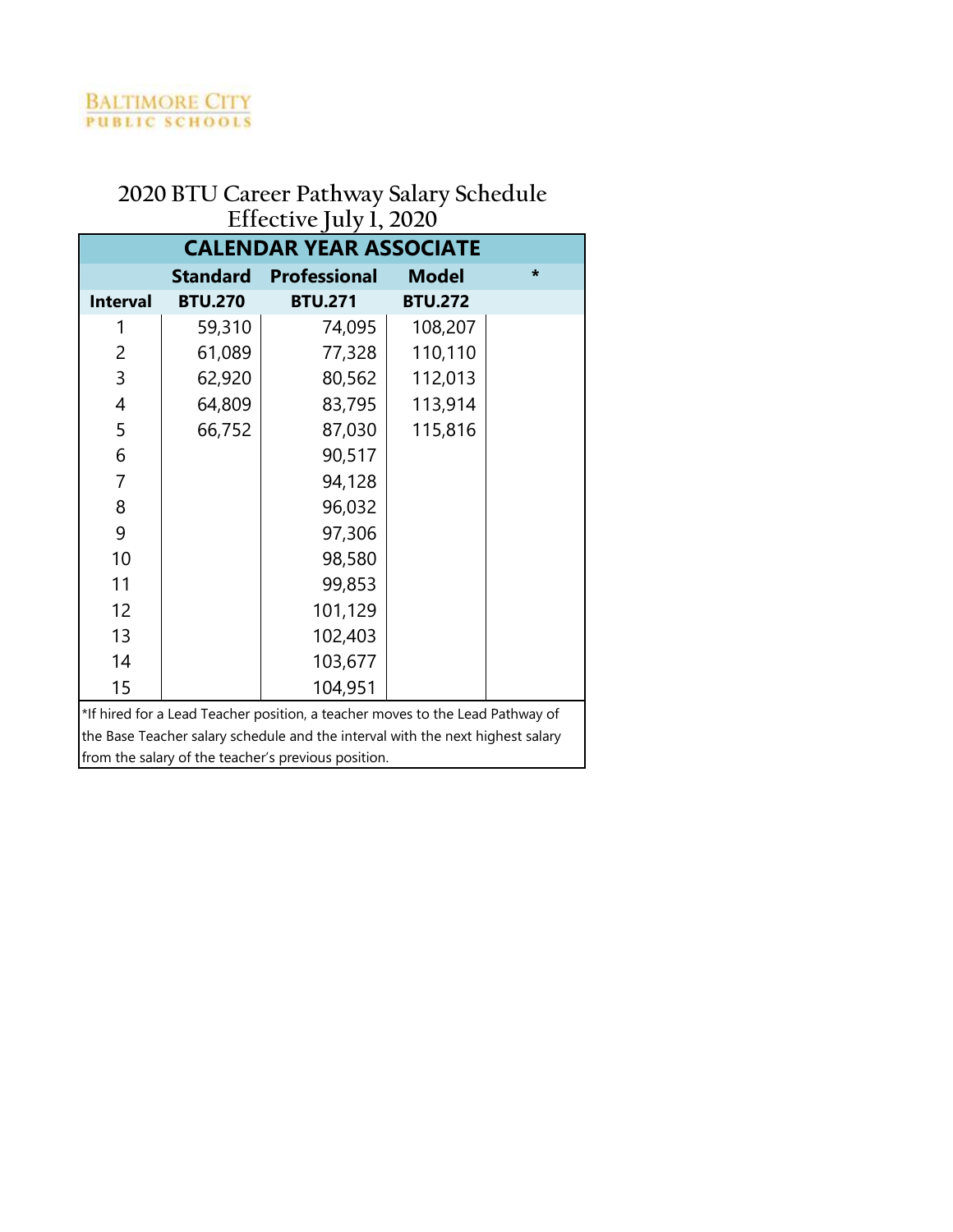| $L$ -Literative july 1, $2020$ |                 |                                                                                |                |         |  |  |
|--------------------------------|-----------------|--------------------------------------------------------------------------------|----------------|---------|--|--|
| <b>IEP TEAM ASSOCIATE</b>      |                 |                                                                                |                |         |  |  |
|                                | <b>Standard</b> | <b>Professional</b>                                                            | <b>Model</b>   | $\star$ |  |  |
| <b>Interval</b>                | <b>BTU.280</b>  | <b>BTU.281</b>                                                                 | <b>BTU.282</b> |         |  |  |
| 1                              | 54,171          | 67,024                                                                         | 96,674         |         |  |  |
| 2                              | 55,717          | 69,834                                                                         | 98,329         |         |  |  |
| 3                              | 57,310          | 72,645                                                                         | 99,982         |         |  |  |
| 4                              | 58,953          | 75,455                                                                         | 101,636        |         |  |  |
| 5                              | 60,641          | 78,266                                                                         | 103,289        |         |  |  |
| 6                              |                 | 81,297                                                                         |                |         |  |  |
| 7                              |                 | 84,437                                                                         |                |         |  |  |
| 8                              |                 | 86,091                                                                         |                |         |  |  |
| 9                              |                 | 87,199                                                                         |                |         |  |  |
| 10                             |                 | 88,305                                                                         |                |         |  |  |
| 11                             |                 | 89,413                                                                         |                |         |  |  |
| 12                             |                 | 90,522                                                                         |                |         |  |  |
| 13                             |                 | 91,630                                                                         |                |         |  |  |
| 14                             |                 | 92,736                                                                         |                |         |  |  |
| 15                             |                 | 93,845                                                                         |                |         |  |  |
|                                |                 | *If hired for a Lead Teacher position, a teacher moves to the Lead Pathway of  |                |         |  |  |
|                                |                 | the Base Teacher salary schedule and the interval with the next highest salary |                |         |  |  |